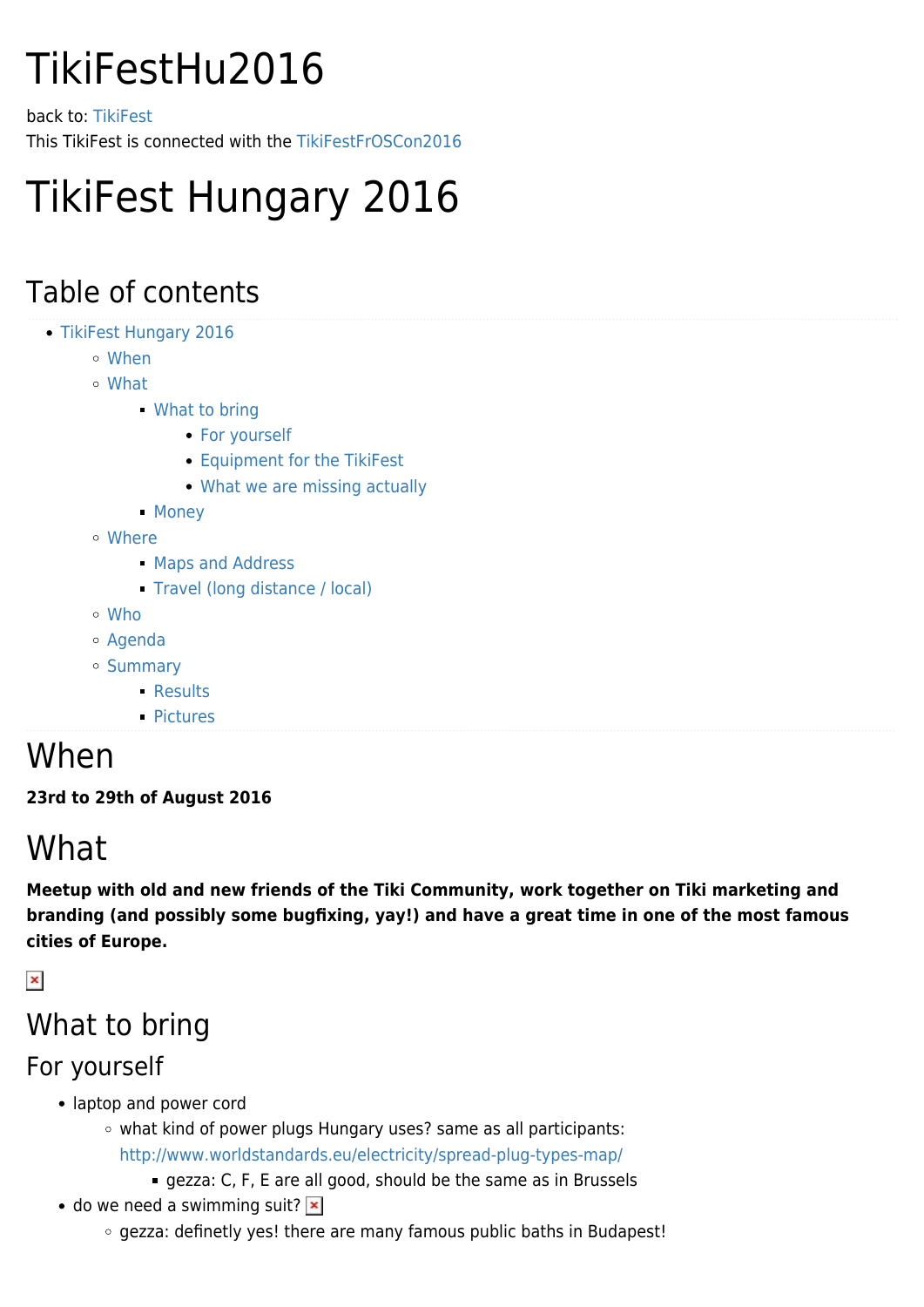#### Equipment for the TikiFest

| what                           | who                                       |
|--------------------------------|-------------------------------------------|
| Tiki Banner                    | Torsten                                   |
| Plastic posters                | <b>Jyhem</b>                              |
| t-shirts                       | luci (some left-overs after TikiFestCEST) |
| Power cords and multiple plugs |                                           |

#### What we are missing actually

- Whiteboard
- HDMI cable

#### Money

In Hungary they use Hungarian Forints there:  $1.00$  USD = 280.809 HUF 1.00 EUR = 311.039 HUF Make your own approximate conversion here: <http://www.xe.com/currencyconverter/convert/?Amount=1&From=EUR&To=HUF>

# **Where**

#### **Budapest, Hungary**

<https://en.wikipedia.org/wiki/Hungary> <https://en.wikipedia.org/wiki/Budapest>  $\pmb{\times}$ 

#### Maps and Address

There is a 2 bedroom + living room apartment with 3 double beds (6 persons) available for free in the city center. It should be reserved and paid using Airbnb, but I will refund the whole amount. Additional accommodation can be arranged, but it will cost money.

### Travel (long distance / local)

By plane: Liszt Ferenc Airport: pick a taxi (should costs you max 30 EUR) or an airport shuttle ([http://bud.hu\)](http://bud.hu) By train: Keleti train station - take the Red metro line (M2) until "Deák Ferenc tér" station. From there the apartment is about 5 minutes walk.

By car:

- luci is offering shared car ride (max +3 persons, to keep it comfortable) if any of the participants stops by or comes to his place - otherwise, luci will go by train
- [gezza:](https://tiki.org/user10660) are there any free parking possibilities nearby the place of the TikiFest location?
	- $\circ$  luciash d' being  $\Box$ : No free parking near the apartmenet. You can park on the street, but you have to pay 440 HUF/Hour (around 1,3EUR) or you can you use a parking company garage in a nearby street [\(http://www.ezparkbudapest.com/parking/opera-parking\)](http://www.ezparkbudapest.com/parking/opera-parking). Another option is that we park your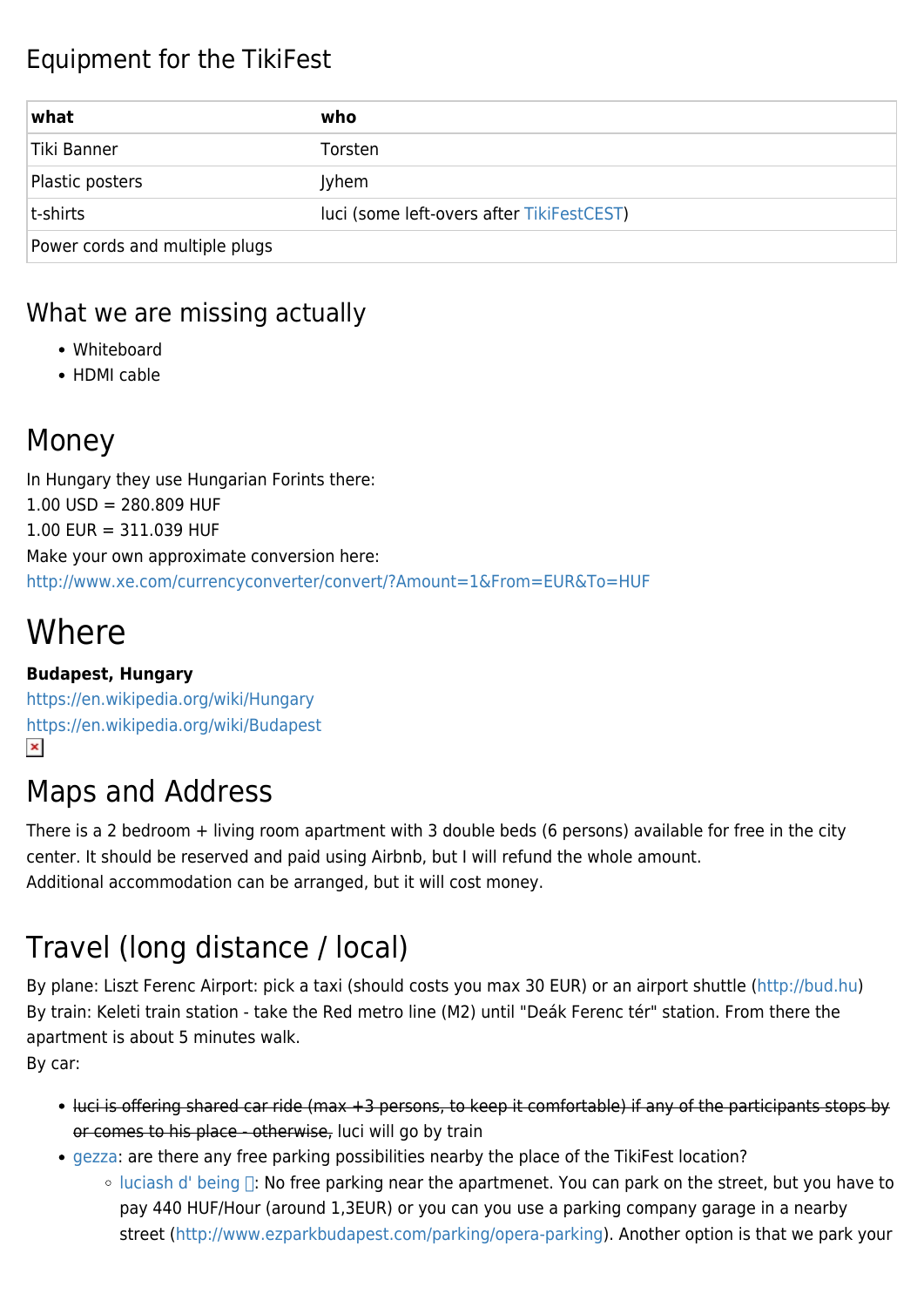car a bit further at a free space, than take my car to go to the apartment.

**[gezza:](https://tiki.org/user10660) thanks, I will go by train then probably as it seems** 

# Who

#### status: **c**onfirmed, **i**nterested, **r**emote

| who       | status       | arrival                     | departure       | comments                             |
|-----------|--------------|-----------------------------|-----------------|--------------------------------------|
| Gezza     | C            | X                           | X               |                                      |
| luci      | C            | <b>24th</b><br>12:35pm      | 29th            | https://igg.me/at/lucigoestotikifest |
| Torsten   | C            | X                           | X               |                                      |
| amette    | C            | 23.                         | 29.             |                                      |
| Jean-Marc | $\mathsf{C}$ | 23th<br>12:10 <sub>pm</sub> | 29th<br>12:20pm | <b>BUD</b> airport                   |
| you?      |              |                             |                 |                                      |

## Agenda

There are some open co-working spaces near the accommodation

- Brainstorming
- Add-ons?
- Git(Hub)? Probably Sf.net GIT first -<https://dev.tiki.org/What+ToDo+When+Migrating+To+Git>
- Translations and Transifex
- Bugfixing
- Improve marketing
- Improve setup.sh to support custom versions of PHP cli (like setup path variable for php56)
- Choose a "card layout in grid" lib for Tiki? ( See <https://dev.tiki.org/Grid> )

| Day                | Morning                         | Afternoon                                                         |
|--------------------|---------------------------------|-------------------------------------------------------------------|
| Wednesday Planning |                                 | Git (Office) https://dev.tiki.org/What+ToDo+When+Migrating+To+Git |
| Thursday           | Marketing (Office)              | Security (Office)                                                 |
| Friday             | Transifex (CoWorking)<br>space) | MeetUp, Tagline shortlist, Tiki cube                              |
| Saturday           | Sight Seeing                    | Sight Seeing                                                      |
| Sunday             | <b>Bathing</b>                  | Bathing, Group Picture                                            |
|                    |                                 |                                                                   |

## Summary

The first ever TikiFest in Hungary took place in Budapest at the end of August with lots of good food, beer, sigthseeing and of course a little bit of Tiki work focusing on git, marketing, security and [transifex translations.](https://translation.tiki.org/tiki-index.php)